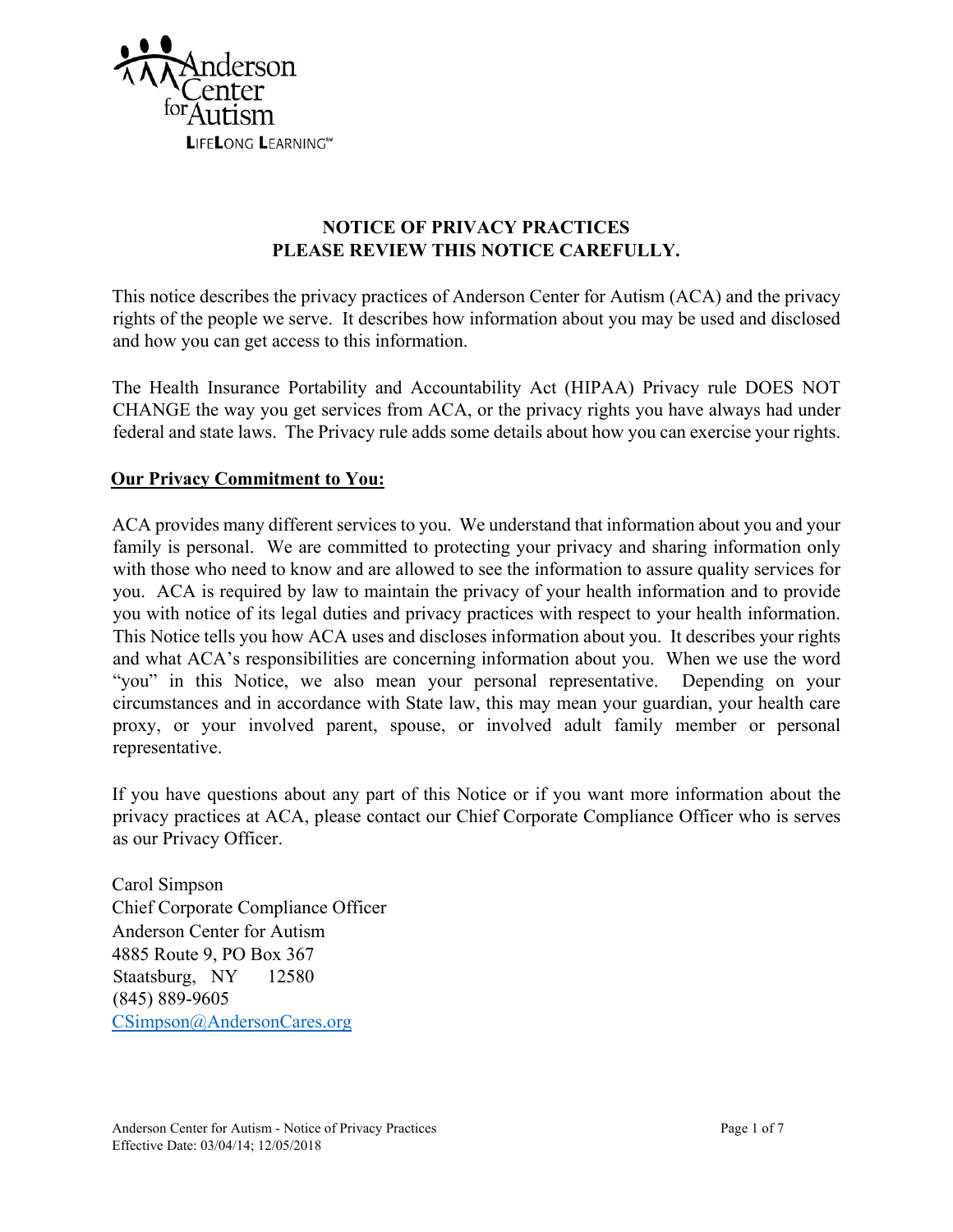

## **Who Will Follow This Notice:**

All employees, volunteers, contractors and agency associates (Team Members) of ACA and its affiliates who are authorized to enter information in your record or need to review your record to provide services to you will follow this Notice.

### **What Information is Protected:**

All information that we create or maintain that relates to your health or care and treatment, including but not limited to your name, address, birth date, social security number, your medical information, your service or treatment plan, and other information (including photographs or other images) about your care in our programs, is considered protected information. In this Notice, we refer to protected information as protected health information or "PHI". We create and collect information about you and we maintain a record of the care and services you receive though this agency. The information about you is kept in a record; it may be in the form of paper documents in a chart or on a computer. We refer to the information that we create, collect, and maintain as a "record" in this Notice.

### **Your Health Information Rights:**

Unless otherwise required by law, your record is the physical property of ACA, but the information in it belongs to you and you have the right to have your information kept confidential. You have the following rights concerning your PHI:

- You have a right to see or inspect your PHI and obtain a copy of the information. Some exceptions apply, such as information compiled for use in court or administration proceedings. **NOTE**: ACA requires you to make your request for records in writing to the Chief Corporate Compliance Officer. You may request copies in paper format or in an electronic form such as a CD, portable device, or memory stick. A reasonable fee may be charged for copies of records. We will provide your records within 30 days of receipt of your written request.
- If we deny your request to see your information, you have the right to request a review of that denial. The Chief Executive Officer/designee will appoint a licensed health care professional to review the record and decide if you may have access to the record.
- You have the right to ask ACA to change or amend information that you believe is incorrect or incomplete. We may deny your request in some cases, for example, if the record was not created by ACA or if after reviewing your request, we believe the record is accurate and complete. We will let you know in writing the reason(s) for denying your request within 60 days.
- You have the right to request an accounting of the disclosures that ACA has made of your PHI. The list, however, does not include certain disclosures, such as those made for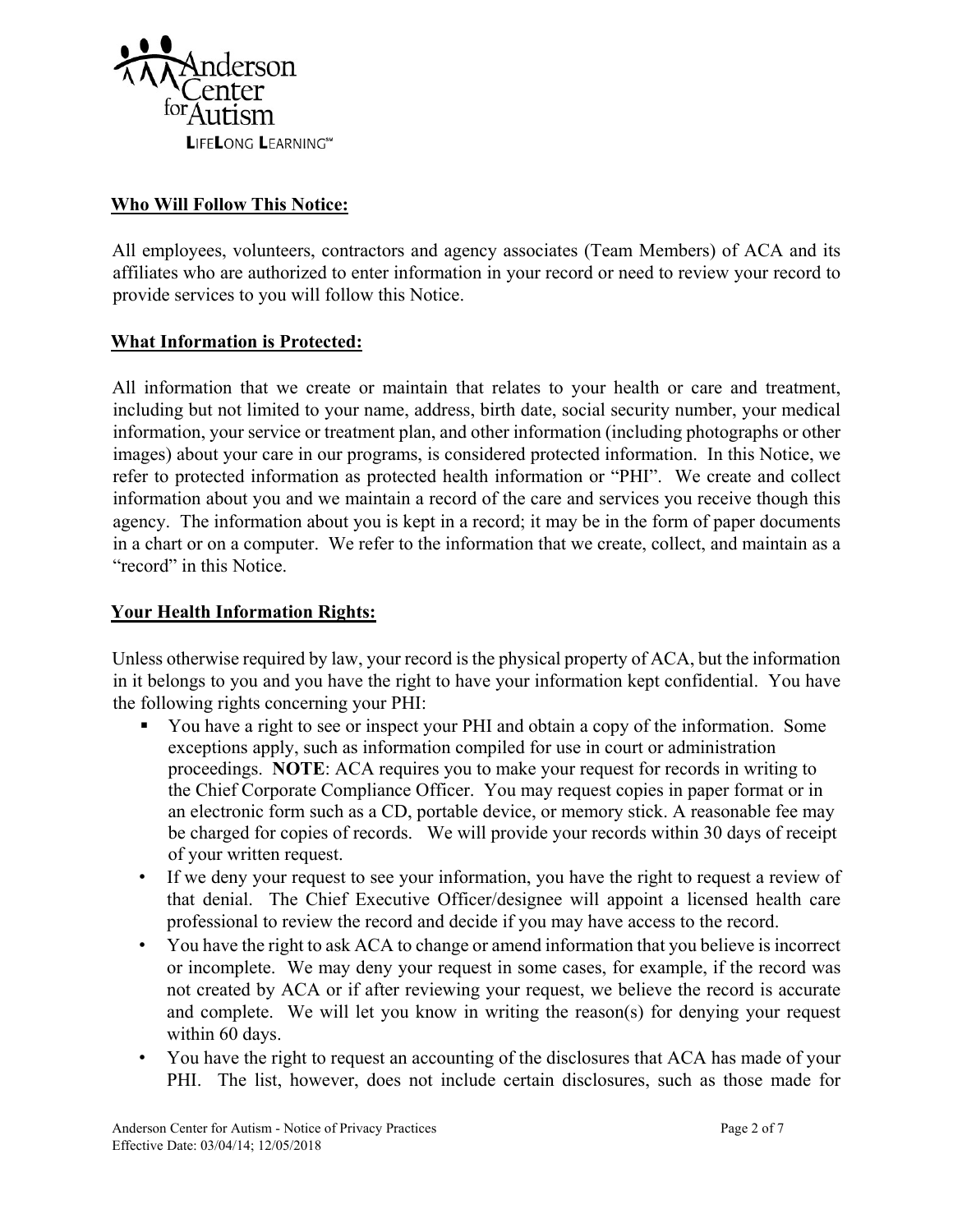

treatment, payment, and health care operations, or disclosures made to you or made to others with your permission.

- You have the right to request a restriction on uses or disclosures of your health information related to treatment, payment, health care operations, and disclosures to involved family. ACA, however, is not required to agree to your request and we may say "no" if it would affect your care.
- You have the right to request that ACA communicates with you in a way that will help keep your information confidential. You may request alternate ways of communication with you or request that communications are forwarded to alternative locations.
- You have the right to request limiting disclosures to insurers if you have paid for the service out-of-pocket in full. We will say "yes" unless a law requires us to share that information.
- You have the right to be notified if there is a breach of unsecured PHI containing your information; we are required by federal law to provide notification to you.
- You have the right to ask for a paper copy of this notice at any time, even if you have agreed to receive the notice electronically. We will provide you with a paper copy promptly.
- If you have given someone medical power of attorney or if someone is your legal guardian, that person can exercise your rights and make choices about your health information. We will make sure the person has this authority and can act for you before we take any action.
- You have the right to file a complaint if you feel we have violated your rights by contacting us and/or the Office of Civil Rights using the contact information on the last page of this document.

To request access to your information you will be required to submit your requests in writing to the Chief Corporate Compliance Officer using the contact information noted on page 1 of this Notice.

NOTE: Other regulations may restrict access to HIV/AIDS information, federally protected education records, and federally protected drug and alcohol information. See any special authorizations or consent forms that will specify what information may be released and when, or contact the Chief Corporate Compliance Officer listed above.

# **Our Responsibilities to You:**

We are required to:

- Maintain the privacy and security of your information in accordance with federal and state laws.
- Give you this Notice that tells you how we will keep your information private.
- Tell you if we are unable to agree to a limit on the use or disclosure of information that you request.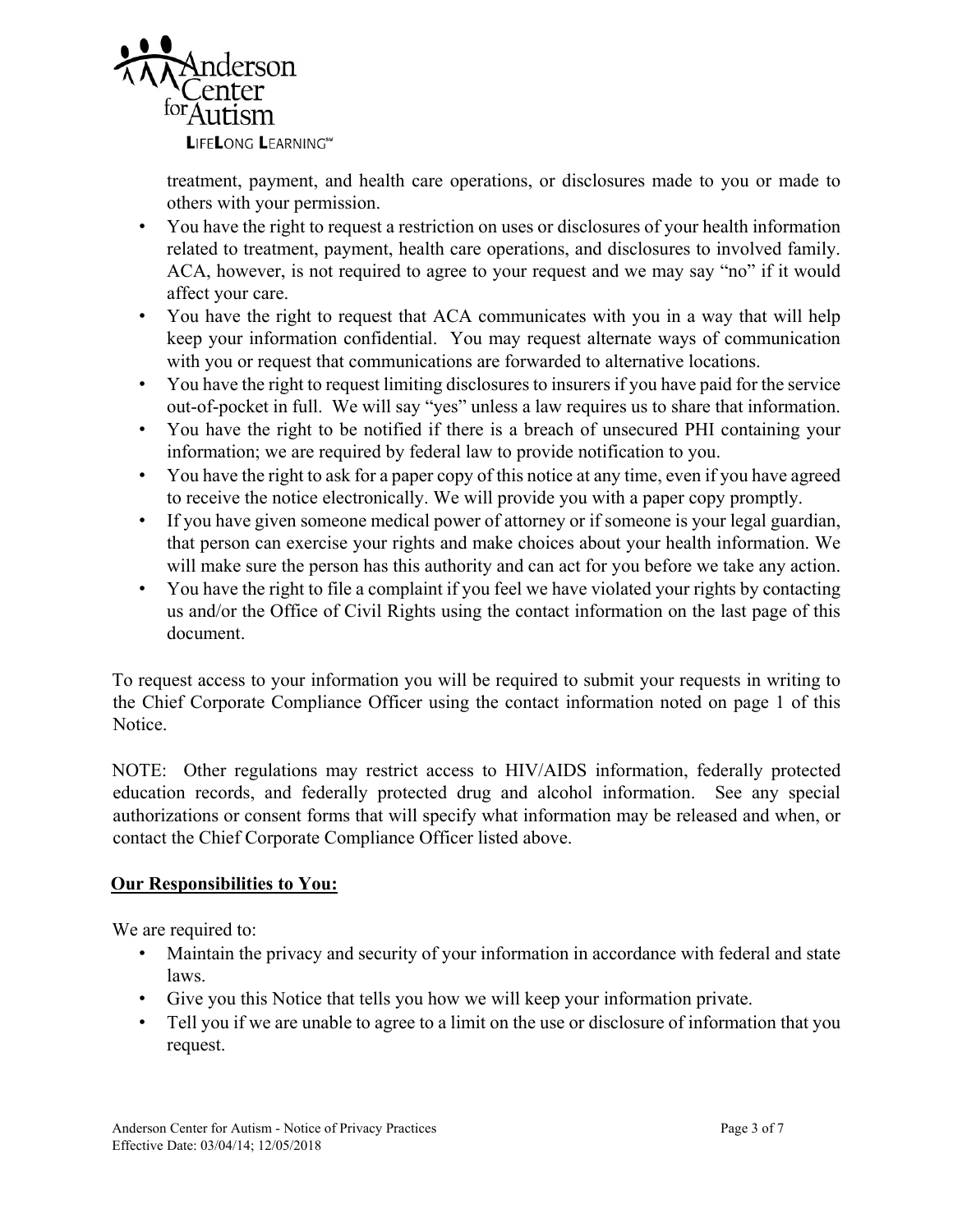

- Carry out reasonable requests to communicate information to you by special means or at other locations.
- Get your written permission to use or disclose your information except for the reasons explained in this notice, such as for treatment, payment and healthcare operations.
- We have the right to change our practices regarding the information we keep. If practices are changed, we will tell you by giving you a new notice. Notices will be posted on our website: www.andersoncenterforautism.org
- Notify you if there is a breach of your protected health information.

# **How ACA Uses and Discloses Your Health Information Without Your Permission:**

ACA may use and disclose information without your permission for the purposes described below. For each of the categories of uses and disclosures, we explain what we mean and offer an example. Not every use or disclosure is described, but all of the ways we will use or disclose information will fall within these categories.

- **Treatment:** ACA will use your information to provide you with treatment and services. We may disclose information to doctors, nurses, psychologists, social workers, and other ACA Team Members who are involved in providing your care. For example, involved staff may discuss your information to develop and carry out your treatment or service plan and other ACA staff may share your information to coordinate different services you need, such as medical tests, respite care, transportation, etc. We may also need to disclose your information to other providers outside of ACA who are responsible for providing you with services.
- **Payment:** ACA will use your information so that we can bill and collect payment from you, a third party, an insurance company, Medicare or Medicaid, or other government agencies. For example, we may need to provide your health care insurer with information about the services you received in our agency or through one of our programs so they will pay us for the services. In addition, we may disclose your information to receive prior approval for payment for services you may need.
- **Health Care Operations:** ACA will use information for administrative operations. These uses and disclosures are necessary to operate ACA programs and to make sure all individuals receive appropriate, quality care. For example, we may use information for quality improvement to review our treatment and services and to evaluate the performance of our staff in serving you.

# **Additional Uses and Disclosures That Do Not Require Your Written Authorization:**

In addition to treatment, payment, and health care operations, ACA will use your information without your permission for the following reasons: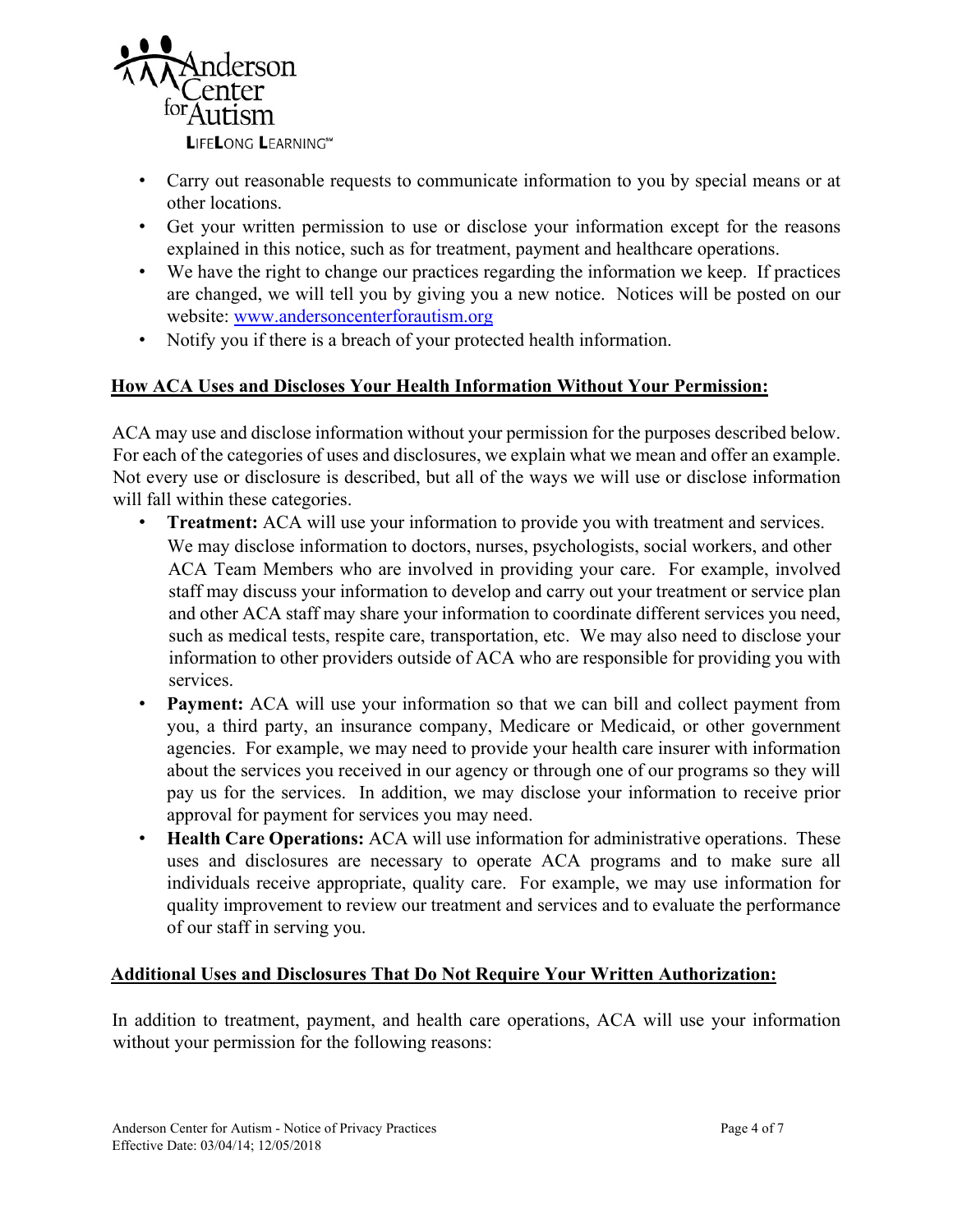

- For team member **on-the-job training**, for the purposes of obtaining **legal services** from our attorneys, conducting **fiscal audits**, and for **fraud and abuse detection** and compliance through our Compliance Program. We may also disclose information to those who need access to the information to perform **administrative or professional services** on our behalf.
- When we are **required to do so by federal or state law**.
- For **public health reasons**, including prevention and control of disease, injury or disability, reporting births and deaths, reporting suspected abuse or neglect of an adult or child, reporting domestic violence, reporting reactions to medication or problems with products, and to notify people who may have been exposed to a disease or are at risk of spreading the disease.
- For **health oversight activities**, including audits, investigations, surveys and inspections, and licensure. These activities are necessary for government to monitor the health care system, government programs, and compliance with civil rights laws. Health oversight activities do not include investigations that are not related to the receipt of health care or receipt of government benefits in which you are the subject.
- For **judicial and administrative proceedings**, including hearings and disputes. If you are involved in a court or administrative proceeding we will disclose information in response to a court or administrative order or in response to a subpoena where a judge or presiding officer orders us to share the information.
- For **law enforcement purposes**, in response to a court order or subpoena, to report a possible crime, to identify a suspect or witness or missing person, to provide identifying data in connection with a criminal investigation, and to the district attorney in furtherance of a criminal investigation of client abuse.
- Upon your death, to **coroners or medical examiners** for identification purposes or to determine cause of death, and to **funeral directors** to allow them to carry out their duties.
- To **organ procurement organizations** to accomplish cadaver, eye, tissue, or organ donations in compliance with state law.
- For **research** purposes when you have agreed to participate in the research and the Privacy Oversight Committee has approved the use of the clinical information for the research purposes.
- To **prevent or lessen a serious and imminent threat** to your health and safety or someone else's.
- To authorized federal officials for intelligence and other **national security** activities authorized by law or to provide **protective services to the President** and other officials.
- To **correctional institutions** or **law enforcement officials** if you are an inmate and the information is necessary to provide you with health care, protect your health and safety or that of others, or for the safety of the correctional institution.
- To **governmental agencies that administer public benefits** if necessary to coordinate the covered functions of the programs.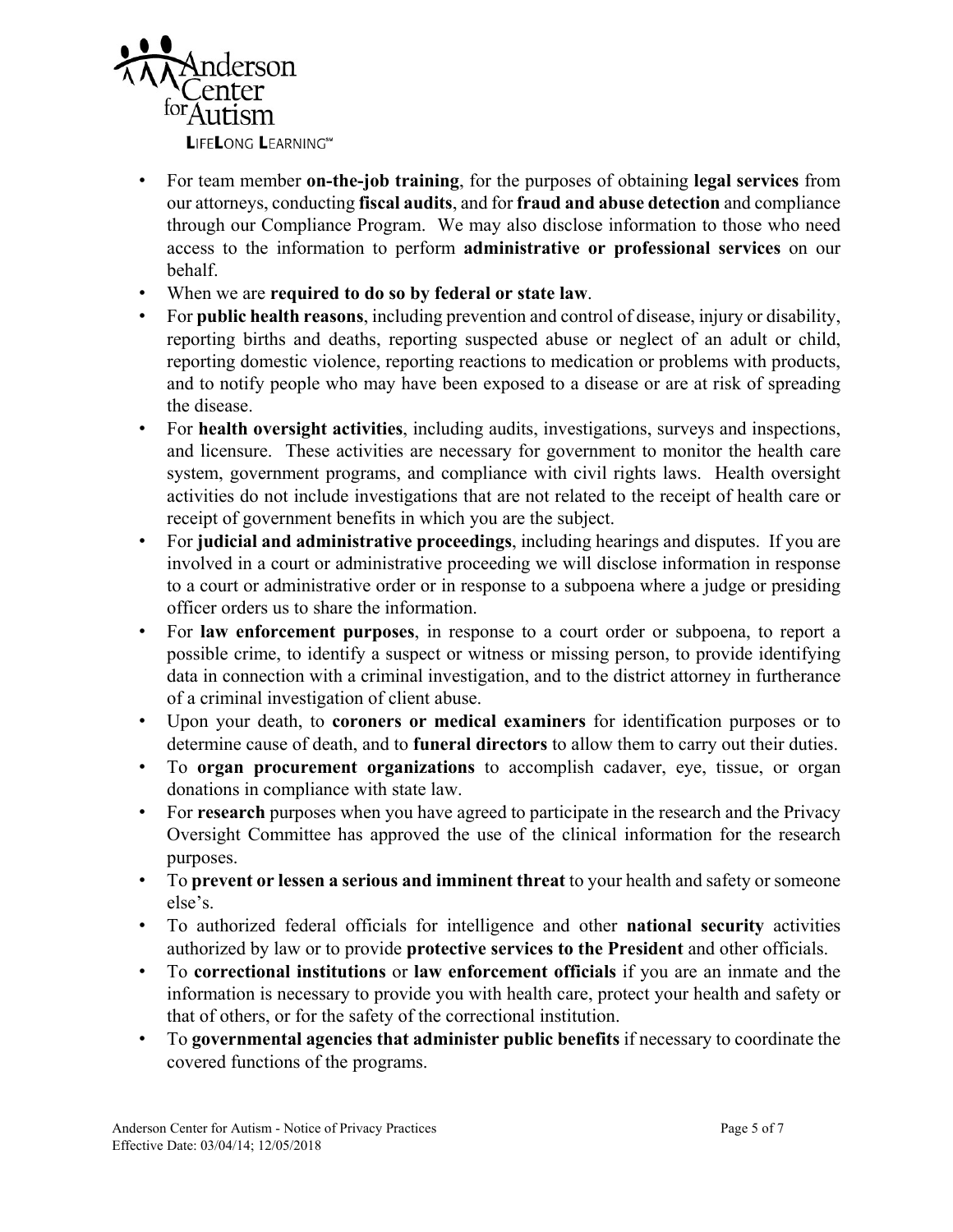

## **Uses and Disclosures That Require Your Written Authorization:**

ACA will use or disclose information for the following reasons only with a written authorization that states who may receive the information, what information is to be shared, the purpose of the use or disclosure and an expiration for the authorization. If you cannot give permission due to an emergency, ACA may release information in your best interest. We must tell you as soon possible after releasing the information.

- To **fundraising** organizations that assist us in fundraising. **We may contact you for fundraising but you can tell us not to contact you again and we must honor your request.**
- For **marketing** of health-related services or the sale of PHI.
- For **marketing** purposes such as agency newsletters and press releases.
- To disclose **psychotherapy** notes.

### **Revocation**

You may revoke your authorization at any time. If you revoke your authorization in writing we will no longer use or disclose your information for the reasons stated in your authorization. We cannot, however, take back disclosures we made before you revoked and we must retain information that indicates the services we have provided to you.

### **Changes to this Notice:**

**We reserve the right to change this Notice**. We reserve the right to make changes to terms described in this Notice and to make the new notice terms effective to all information that ACA maintains. We will post the new notice with the effective date on our website at www.andersoncenterforautism.org as well as within the "Families" portal located under the Resources tab on the website. Copies are available upon request from the Chief Corporate Compliance Officer.

### **Complaints:**

If you believe your privacy rights have been violated, you may file a complaint. All complaints must be submitted in writing. **You will not be retaliated against for filing a complaint.** You may contact the individuals or organizations below: